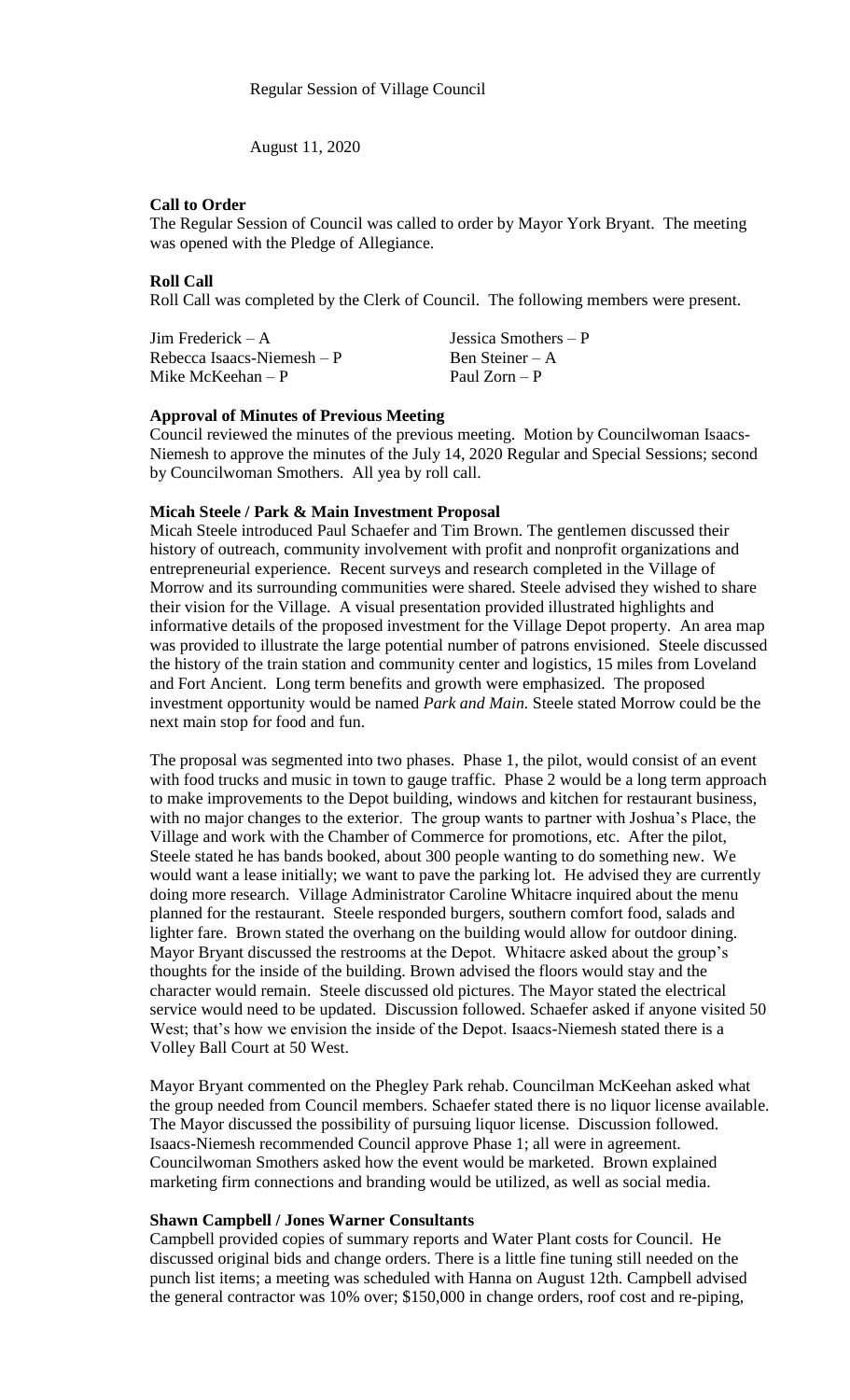#### Regular Session of Village Council

August 11, 2020

leak located in pipes in the yard, major. He advised there was an additional \$300,000 for controls by a direct contractor to the Village. Isaacs-Niemesh stated the whole thing was \$2.4 million, originally \$2 million. She asked about rejected items listed. Campbell advised he rejected items requested by Smith Corp. He stated everything was developed in 2015. After EPA changes, etc., the OPWC budget was based on 2016 dollars.

Smothers asked about pending items listed. Campbell explained the outstanding items not yet submitted. He stated the completion date when the contract was written was December 31, 2019. The contractor turned the keys over to Hanna in May 2020. There were delays, steel tariffs in May 2018, and, re-piping of the yard with no past records, also weather delays and Covid-19. Campbell advised we can't rightfully recommend liquidated damages, Standard Construction Improvement Document allowances. Another occurrence was transited pipe breaking. Isaacs-Niemiesh stated she felt the overage is too high. Campbell stated EPA rejected the original plan; he explained negotiations. Whitacre and Smothers stated the end result was beautiful. The Administrator advised she was happy with how it turned out; she committed to provide a one page summary for Council at the next meeting. McKeehan stated he moved to approve the original contract; he stated he was yet concerned with the overall price. Campbell stated the project was 15% over; two years ago the contractor agreed to do it in 18 months. He stated he came to Council in the summer of 2018 with that information.

Regarding the barb wire fencing, Campbell advised the lowest bid for tying the hangers was from Ellis Fence in Wilmington. He asked if the Village would entertain a quote which includes everything for \$4275. He advised Ashley Fence did not submit a bid. The Mayor commented. McKeehan stated the fence does not need to be done. Campbell advised there is no regulation that requires barb wire fence; the fence is secure as per EPA requirement. Shawn gave the history regarding the fence. Mayor Bryant advised he planned to place cameras in and out of the Water Plant. Discussion followed. Council members were in agreement to leave the fencing as is.

The Mayor discussed signage at the plant on Route 22 and 3. Campbell stated there is a sign on the Penders side of the plant. Discussion followed. McKeehan inquired about water softening levels. Campbell stated the levels are consistent and will remain at the current level for the summer. He advised we are still balancing iron and manganese; there were spikes in the iron level 2 weeks ago. It's now back down; Mike Hanna has been a big asset. Morrow's water was at 400 grains previously, extreme hardness; now it is in the 160 range. Campbell also added there was progress on draining the swamp; it is swelled out now.

#### **Reports / Legislation from Village Officials**

Monthly Village Fiscal Revenue Status by Fund Summary, Bank Reconciliation and Disbursements, Mayor's Court Report and Bank Reconciliation were provided for Council.

Mayor Bryant provided a picture of the current tractor's condition. He asked Council to think on it; a new tractor is needed. He stated a bobcat would be better.

Village Administrator Whitacre reported on Phegley Park. She advised Morrow will hold the contract for the grant for the park project, and the Warren County Regional Planning Commission will assist with the opinion surveys. Whitacre stated she submitted twenty names for opinion surveys online where individuals will be interviewed. Also, she will post a visual preference survey which everyone in the Village can participate in. Smothers will be the liaison. We are in the process of updating our Zoning Manual and Choice One Engineering will provide a template for the new manual.

McKeehan requested Council adjourn to Executive Session to discuss litigation following the public forum.

Zorn stated flags are needed on Route 22 and 3. He advised, per the Mayor, we will have new flags and holders next year. He reported the VFW parking needs repair and concrete